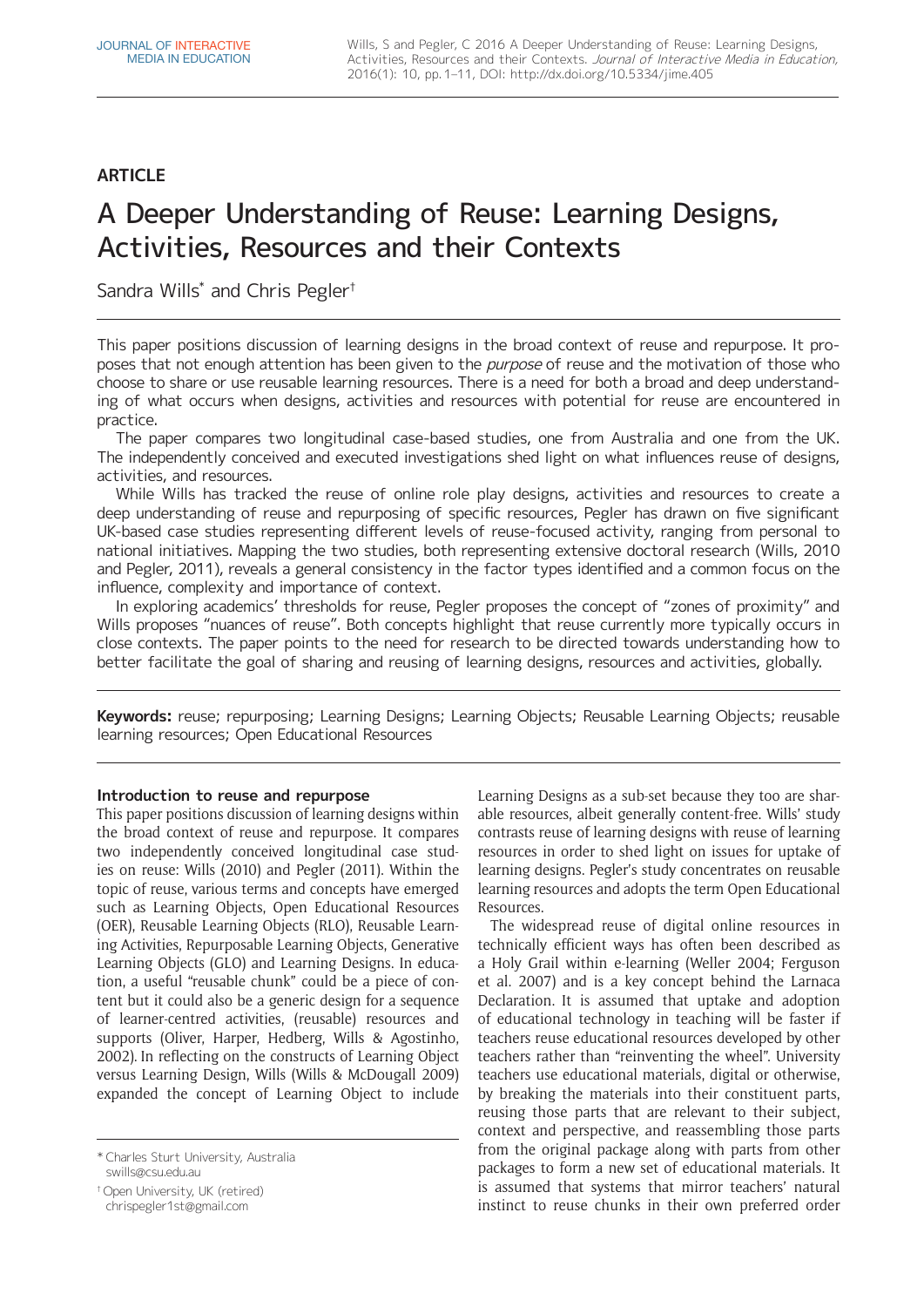for their own context will assist uptake and adoption of educational technology. The vision for reuse is expressed in the Larnaca Declaration (Dalziel et al. in this Special Collection) and yet there is a lack of research on how this theory works in practice.

Reuse has often been associated with e-learning, not because reuse does not occur within other forms of learning and teaching, but because the scope of reuse is different when learning and teaching occurs online. The digital online format allows many users to access the same resource without compromising access for others and without consumption of the original. Reuse of learning resources within UK HE has also been recognised for some time (Boyle, 2003) as relying on some element of technologically-mediated repurposing or adaptation of resources to re-contextualise them. This ideal of potential to repurpose continues in discussion of reuse (e.g. Kernohan, 2010), with Bissell (2011) suggesting that the licence adopted should be as open as possible to facilitate the making of derivatives.

#### **Focus of two previous studies on reuse**

The rationale for Pegler's study was that, while technical barriers and enablers to reuse have been well addressed in literature on reuse, from reusable learning objects (RLO) to OER, less attention has been given to the *purpose* of reuse and the motivation of those who choose to share or use reusable learning resources. The questions of which factors have impact or influence on reuse, and how they relate to each other, are largely unexplored.

Addressing intellectual property rights (IPR) barriers has dominated the discussion about reuse practice for many years. Rights issues have deflected attention from other barriers and enablers which may have significant effects on reuse. Non-rights concerns now needed to be identified, understood, and where they prove significant, addressed.

The rationale for Wills' study was to improve potential for reuse by identifying *design* factors in reusable e-learning resources, focussing on both reusable learning designs and reusable learning objects. Online role play was the context. It was proposed that issues around reuse of active, authentic and collaborative learning environments such as online role play may be different from reuse of small chunks of content which has been the (stereo-) typical portrayal of RLOs.

Typically a RLO has been defined as a small chunk of learning material because a low level of granularity means it is easier to reuse, as it is, without modification. The larger a learning object becomes, the less likely it might be to meet all new needs in the new context to which it is transferred and the more likely it will need adaptation. Previously, the e-learning industry would have deemed an online role play too large to be categorized as an RLO. However, following Wiley's definition of Learning Objects (2000; 2002) as anything that can be reused, Wills describes Learning Designs as an example of a digital resource that can be reused.

The two studies adopted differing terminology, as seen from the description above, ranging from RLO to OER, which reflects the differing years of data collection and cultural differences in the two countries. To reduce confusion for the reader in the remainder of the paper, the authors choose to now use one term, "reusable learning resource", unless specifically referring to Learning Design.

# **Methodology and results from the two previous studies**

This paper compares the two longitudinal case-based studies drawn from across a decade. Both researchers are educational practitioners and national award winners<sup>1</sup> which has provided an access and closeness to their cases, and to the networks of their case participants that is unusual. The independently conceived and executed investigations into factors shed light on what influences reuse of designs, activities, and resources. While Wills has tracked the reuse of online role play designs, activities and resources to create a deep understanding of reuse and repurposing of specific resources, Pegler has drawn on five significant UK-based case studies representing different levels of reuse-focused activity, ranging from personal to national initiatives. Both researchers used grounded research approaches drawing on qualitative data (group and individual interviews) and quantitative (survey methods), with Pegler also using data capture observation.

### **Wills Study**

Fifty-three online role plays in Australian higher education were identified and tracked between 1990 and 2006 (Wills, 2010). Interviews and surveys led to the creation of a generational mapping of the online role play designers. From this map it was calculated that forty-five role plays were a reuse of another role play (**Table 1**), demonstrating that the topic of reusability is an important one in higher education.

However, there were only eight instances of reuse of the same **role play itself** (18%). Predictably these eight instances were a reuse within the same discipline. Meanwhile, 82 per cent of the instances were a reuse of another's role play **design**. This high percentage confirmed the importance of research about learning designs to guide and underpin programs for sharing good teaching practice.

Interestingly, the transfer of role play design ideas was mainly to different teachers in different disciplines whereas it was predicted that the ideas would be more likely picked up by teachers in the same discipline. Additionally, the results show that teachers who were reusing were almost as likely to be at different universities as at the same university. Whereas proximity is an influence in reuse of the same role play, proximity was not a significant affordance to reuse for learning designs.

The eight instances of reuse of the same role play involved four role plays. These four were analysed in more detail via case study methodology, documenting their history of reuse. This case study analysis, conducted three years after the earlier mapping, identified further instances of reuse for these four online role plays (**Table 2**).

The study was seeking design factors influencing reusability including starting from a known learning design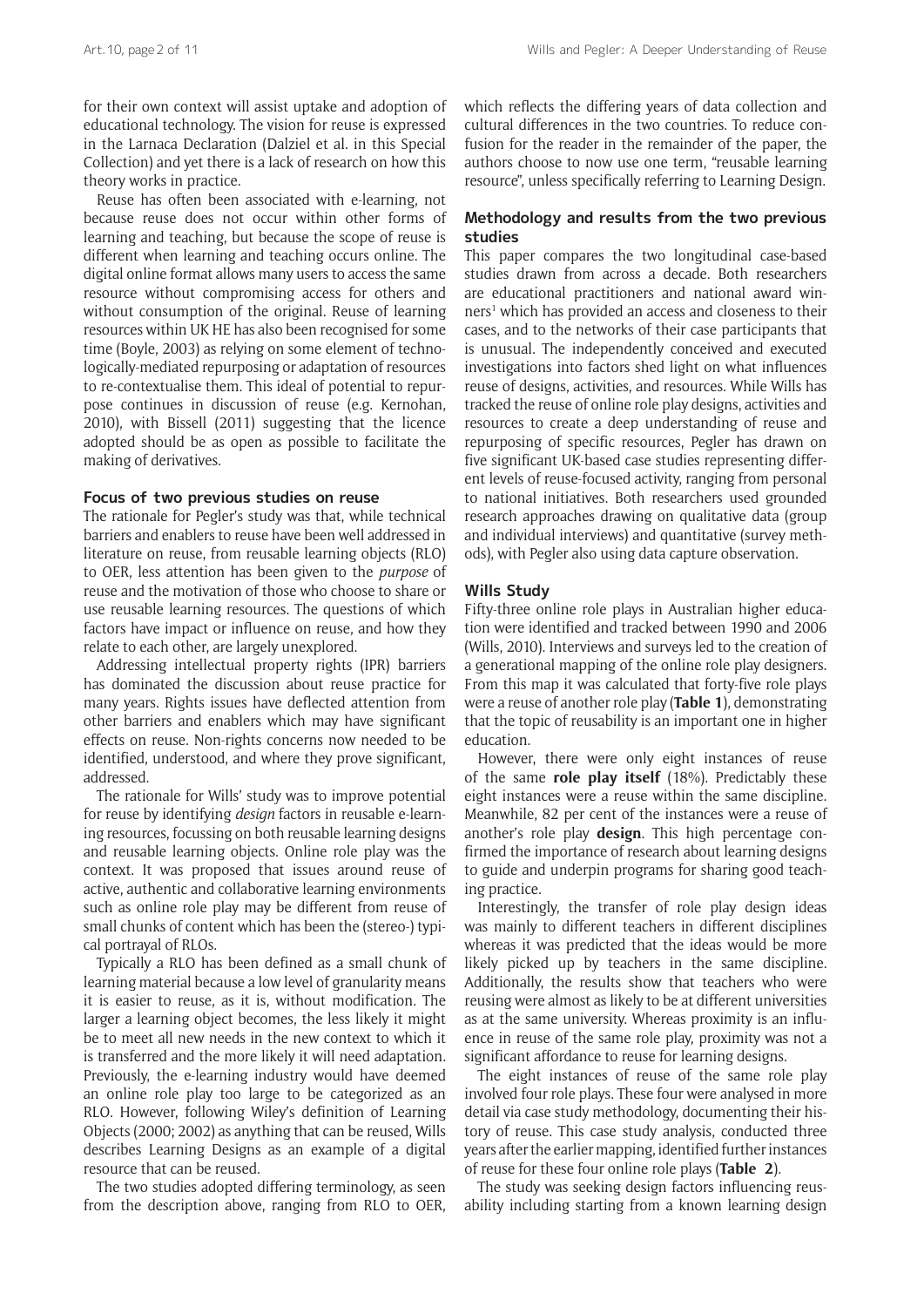### *Reuse by different teacher*

|                          |                 | in <b>same</b> discipline | in <b>different</b> discipline |                      |  |
|--------------------------|-----------------|---------------------------|--------------------------------|----------------------|--|
|                          | same university | different university      | same university                | different university |  |
| of <b>same</b> role play |                 |                           |                                |                      |  |
| of same role play design |                 |                           | 19                             |                      |  |

| <b>Reuse by same</b> teacher |                 |                      |                                |                      |  |
|------------------------------|-----------------|----------------------|--------------------------------|----------------------|--|
|                              |                 | in same discipline   | in <b>different</b> discipline |                      |  |
|                              | same university | different university | same university                | different university |  |
| of same role play            |                 |                      |                                |                      |  |
| of same role play design     |                 |                      |                                |                      |  |

**Table 1:** 2006 analysis of reused role plays comparing different teacher or same teacher & comparing different university or same university ( $n = 45$ ).

| Reuse of                                                                                                           | <b>Middle Eastern</b><br><b>Politics</b> |   | <b>Idontgoto</b><br>Uni | <b>Round Table</b><br><b>Discussion</b> | <b>Mekong</b><br>eSim |
|--------------------------------------------------------------------------------------------------------------------|------------------------------------------|---|-------------------------|-----------------------------------------|-----------------------|
| same role play by different teacher/s<br>in different university in same discipline                                | one instance repeated<br>numerous times  |   | almost                  | 2                                       | 1                     |
| same role play by different teacher in same<br>university in same discipline                                       |                                          | 3 | 2                       |                                         | 3                     |
| same role play by same teacher in different<br>university in same discipline                                       |                                          | 2 |                         |                                         | 1                     |
| same learning design by different teacher<br>in different university<br>in different discipline                    | numerous                                 |   |                         | 2                                       | 3                     |
| same learning design by same teacher<br>in different university/context<br>in different discipline                 |                                          |   |                         | 1                                       | 1                     |
| same learning design by different teacher<br>in same university<br>-in different discipline<br>-in same discipline |                                          | 8 |                         |                                         | 3                     |
| same learning design by same teacher<br>in same university<br>-in same discipline<br>-in different discipline      |                                          |   |                         | 1                                       |                       |

**Table 2:** 2009 instances of reuse for each of the four online role plays.

however the case studies also brought to light important design *context* factors. The factors identified as influences on reusability in the case studies are summarized in **Table 3** according to whether the factor operated FOR or AGAINST reuse.

In general, in these case studies, the **design** factors which contributed to reuse are: access to a secure and reusable platform; small class size and small number of roles; an interesting and rich scenario which at the same time is not overly-complex; embedding the role play activity and assessment in the departmental curriculum; clear place for debriefing as an important step in the sequence of learning activities; guidelines and training for teachers and facilitators involved in the online role play; and branding of the online role play so that it has an identifiable, memorable name and image.

Design factors which at times worked **against** reuse include large class size and large number of roles; difficulty of reaching consensus or resolution, a factor related to size; personal style of the original facilitator which other facilitators might not be comfortable with such as humour or sarcasm; cross-disciplinary or crossinstitutional implementation involving collaboration with others students and teachers leading to extra organizational workload.

The **contextual** factors which impacted the design process positively are: collaborative design by partners including a significant role for educational developers;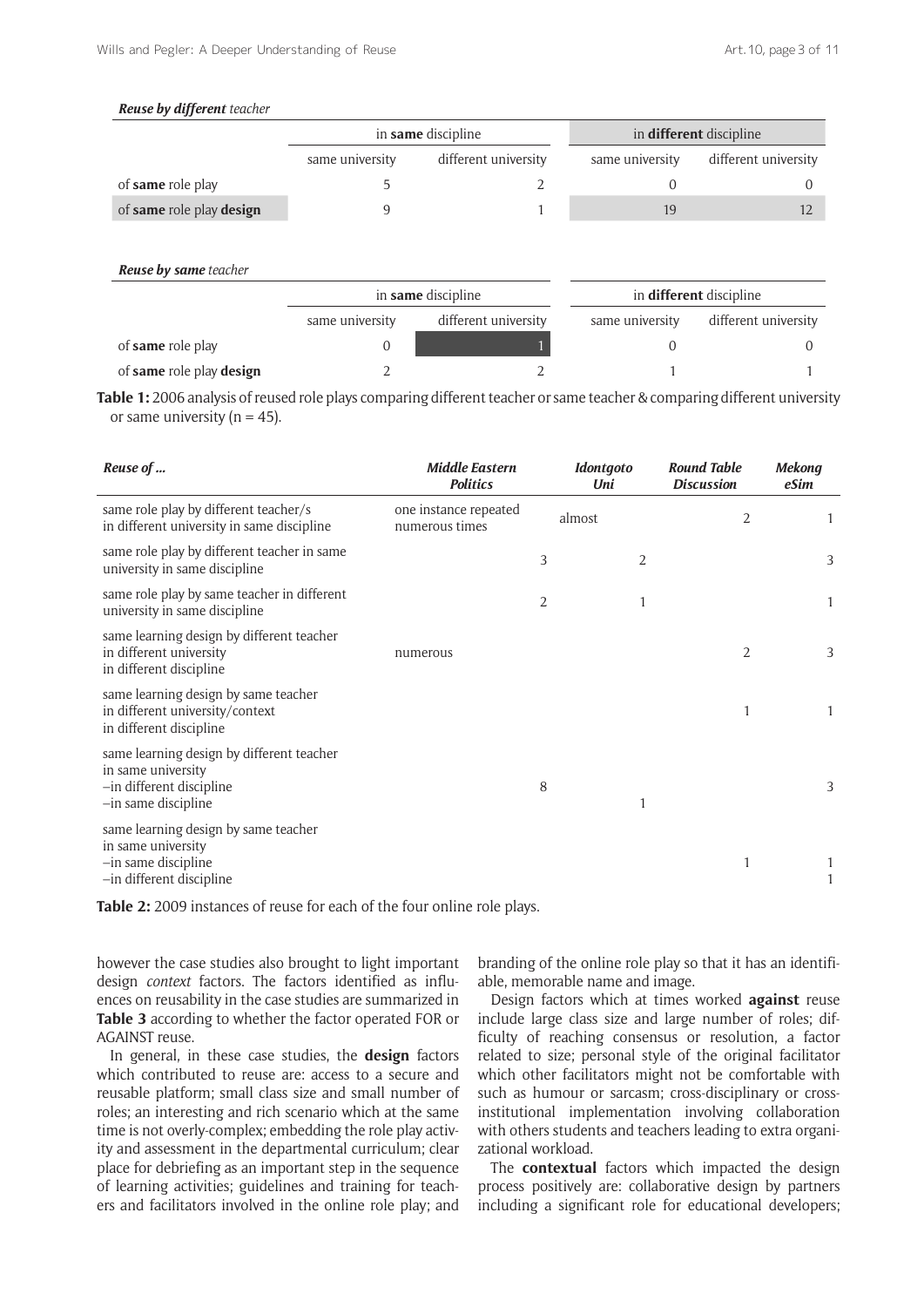|                                                                       | <b>Middle East</b><br><b>Politics</b> | <b>Idontgoto</b><br>Uni | Roundtable<br><b>Discussion</b> | <b>Mekong</b><br>$e-Sim$ |
|-----------------------------------------------------------------------|---------------------------------------|-------------------------|---------------------------------|--------------------------|
| <b>Design Factors</b>                                                 |                                       |                         |                                 |                          |
| Platform                                                              | FOR/AGAINST                           | <b>FOR</b>              | FOR/AGAINST                     | <b>FOR</b>               |
| Size                                                                  | <b>AGAINST</b>                        | <b>FOR</b>              | <b>FOR</b>                      | <b>AGAINST</b>           |
| Scenario                                                              | <b>AGAINST</b>                        | <b>FOR</b>              | <b>FOR</b>                      | <b>FOR</b>               |
| Embedded in the curriculum                                            |                                       | <b>FOR</b>              | <b>FOR</b>                      | <b>FOR</b>               |
| Designer's personal style                                             |                                       | <b>AGAINST</b>          |                                 |                          |
| Resolution                                                            | <b>AGAINST</b>                        |                         | <b>AGAINST</b>                  | <b>AGAINST</b>           |
| Debriefing                                                            |                                       |                         | <b>FOR</b>                      | <b>FOR</b>               |
| Facilitation guide &/or training                                      |                                       |                         | <b>FOR</b>                      | <b>FOR</b>               |
| Cross-disciplinary &/or cross-<br>institutional student collaboration | <b>AGAINST</b>                        |                         |                                 | <b>AGAINST</b>           |
| Branding & marketing                                                  |                                       |                         |                                 | <b>FOR</b>               |
| <b>Design Context Factors</b>                                         |                                       |                         |                                 |                          |
| Discipline expertise                                                  | <b>AGAINST</b>                        | <b>AGAINST</b>          | <b>AGAINST</b>                  | <b>AGAINST</b>           |
| Partnership & collaboration                                           | <b>FOR</b>                            | <b>FOR</b>              | <b>FOR</b>                      | FOR/AGAINST              |
| <b>Educational developers</b>                                         |                                       | <b>FOR</b>              | <b>FOR</b>                      | <b>FOR</b>               |
| Scholarship                                                           |                                       | <b>FOR</b>              | <b>FOR</b>                      | <b>FOR</b>               |
| Licensing & legal contracts                                           |                                       | <b>FOR</b>              | <b>FOR</b>                      | <b>FOR</b>               |
| Intellectual property                                                 | <b>AGAINST</b>                        | <b>AGAINST</b>          | <b>FOR</b>                      |                          |
| Identity & territory of HE staff                                      |                                       | <b>AGAINST</b>          |                                 |                          |

**Table 3:** Summary of factors influencing reusability in four Australian role plays.

recognition of the value of a scholarly approach to evaluation and publication about the innovation; establishment of legal contracts and licensing agreements for governing reuse by others.

A significant contextual factor which worked **against** reuse in two of the cases was conflicting and unclear perceptions of intellectual property rights. Partly related to this factor in one case were differing perceptions of the identity of academic staff and professional staff and the territory in which they may operate in terms of scholarship and intellectual property. This factor has implications for the role of what are variously called educational developers, learning designers or instructional designers as well as for the role of tutors in the higher education workplace.

Another contextual factor was that the four online role plays required significant discipline expertise for the role play itself to be reused. The high level of discipline expertise may be a reason why learning objects and repositories are not as common in the higher education context as they have become in the school and technical education contexts.

The design factors and design context factors which contributed to the reusability of the four online role plays in this study can be framed more generically as factors influencing the design of reusable learning resources (**Table 4**). The fifteen factors warrant attention when developing e-learning resources to be reusable. These factors particularly apply to those reusable learning resources

that involve active, authentic and collaborative learning such as online role plays.

It is noticeable that cost has not emerged as a factor in the design of online role play because it usually appears on the list in most studies. However, this type of learning design is a low-cost learning activity, one of the reasons for its usefulness. Therefore cost need not be a consideration, unless designers decide a graphically immersive 3D learning environment is required to meet the learning objectives or if video is used as the trigger scenario.

# **Pegler study**

Pegler drew on case-based research conducted across five reuse contexts within the UK higher education sector, representing a span of initiatives over an eight year period (Pegler, 2012). The cases ranged from a project exploring personal and informal reuse strategies with focus on blogs and wikis, to activity underpinning formal national and institutional repositories. Reuse activity noted (i.e. sharing and/or use), included personal/institutional; formal/ informal; distance/blended learning scope of activity. The cases also included reuse activity at different scales: course/module; intra-institutional (departmental); geographical (regional and national); and intra-disciplinary. Each of the cases occurred between 2003 and 2010 and each was directed at facilitating reuse of digital online resources, or using reusable resources, within UK higher education. They included OER and RLO examples.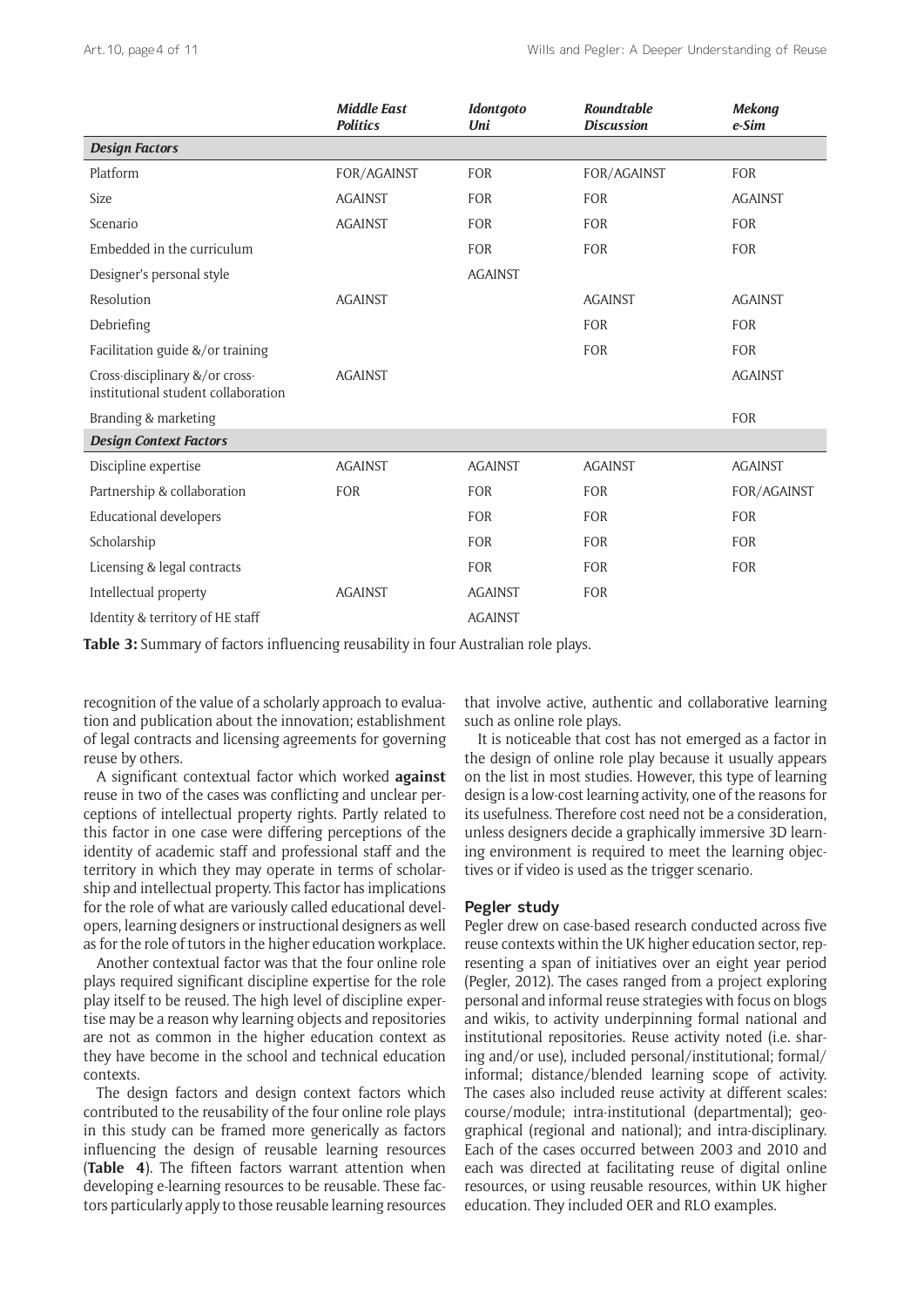#### *Factors influencing design of reusable learning resources*

- *1* Access to common e-learning platform
- *2* Activity matched to manageable class size
- *3* Scenario that is engaging but not overly complex
- *4* Scaffold students through all phases of the learning activity, especially resolution or conclusion
- *5* Embed use of the learning activity in departmental curriculum, especially the assessment tasks
- *6* Clear place for debriefing and reflection in the sequence of learning resources
- *7* Guidelines and training for teachers and facilitators using the learning resource
- *8* Cater for different facilitation styles
- *9* Brand the learning activity so that it has an identifiable, memorable name and image
- 10 Collaborative design by partners including a significant role for educational developers
- *11* Reward the role of professional staff and tutors in designing and implementing reusable learning resources
- *12* Scholarly approach to evaluation and publication about the innovation
- *13* Establish legal contracts and licensing agreements governing reuse by others
- *14* Confirm intellectual property rights of all team members
- *15* Support teacher workload if the reusable learning activity involves inter-disciplinary and/or inter-institutional student collaboration/competition

**Table 4:** Wills' 15 factors influencing the design of reusable learning resources.

The case research was grounded in an extensive literature review and recorded interviews or observations with educators involved in both sides of reuse activity (sharing and use). Twenty-one semi-structured interviews with 24 participants in a reuse facilitation activity, and a further two data capture suite observations with potential users selecting and commenting on resources for reuse were recorded and transcribed, then coded, to identify potential drivers and enablers of reuse for each context.

Participants were asked questions about their experiences and expectations of reuse, their preferences and practices in order to identify factors which could affect reuse within their contexts. From this context-specific research, 222 factors were identified from coding of interview and observation transcripts, and reference to project documentation and evaluations. These factors represented a broad spread of observations or comments, primarily by participants within interviews, relating to factors which had potential to affect decisions to share or use reusable resources. Repetition of factors within each case were not recorded separately, although note was made of the extent of the repetition. A broad list of factors was derived across five separate and distinctive contexts.

As the factors related both to sharing activity and (re)use activity, even when grouped in this way, the list was both complex and unwieldy. Sorting was therefore attempted on the basis of broader themes, derived from clustering and comparing groupings and the common features across groups.

Coding, sorting and comparison of the factors resulted in identification of three broad classifications. 221 (i.e. all but one) of the comments and observations about reuse could be classified as relating to Technical, Quality and/or Motivation concerns or conditions.

It was noted that some comments related to the technical features and potential of the systems and processes. These became described as Technical factors. A larger group of factors related to how selection and choice between alternatives might be addressed, identifying a number of approaches or concerns relating to Quality. A further set of factors, most of which could not be described as Technical or Quality factors, or not solely so, addressed the reasons for resource reuse and informed the conditions under which reuse would occur. These were described as Motivation factors, and this class included the widest diversity (115 factors). In contrast the technical factors were the least diverse (75 factors). This may reflect the emphasis placed in projects on addressing Technical factors, and the volume of research and commentary on issues such as metadata and licensing, resulting in an established technical vocabulary around reuse.

Re-coding the factors using the three-factor classification resulted in 71% (158) fitting within a single category with some overlap between classes for the others. Of the factors that overlapped, only six (3%) were located within all three classes. Examination of these established that they were particularly general comments. For example 'Would be useful to allow comments on the objects [resources] while reviewing' was one of these statements. Although this suggests a technical modification to the repository commented on, it could also suggest a purpose for which this functionality was required (motivation) and a preference for resources which featured this function (quality). Statements that were capable of classification in all three classes were general or vague in nature and could perhaps be disaggregated into individual factors, although in interviews they were expressed and recorded as a single concept. A further factor was not classified in any category: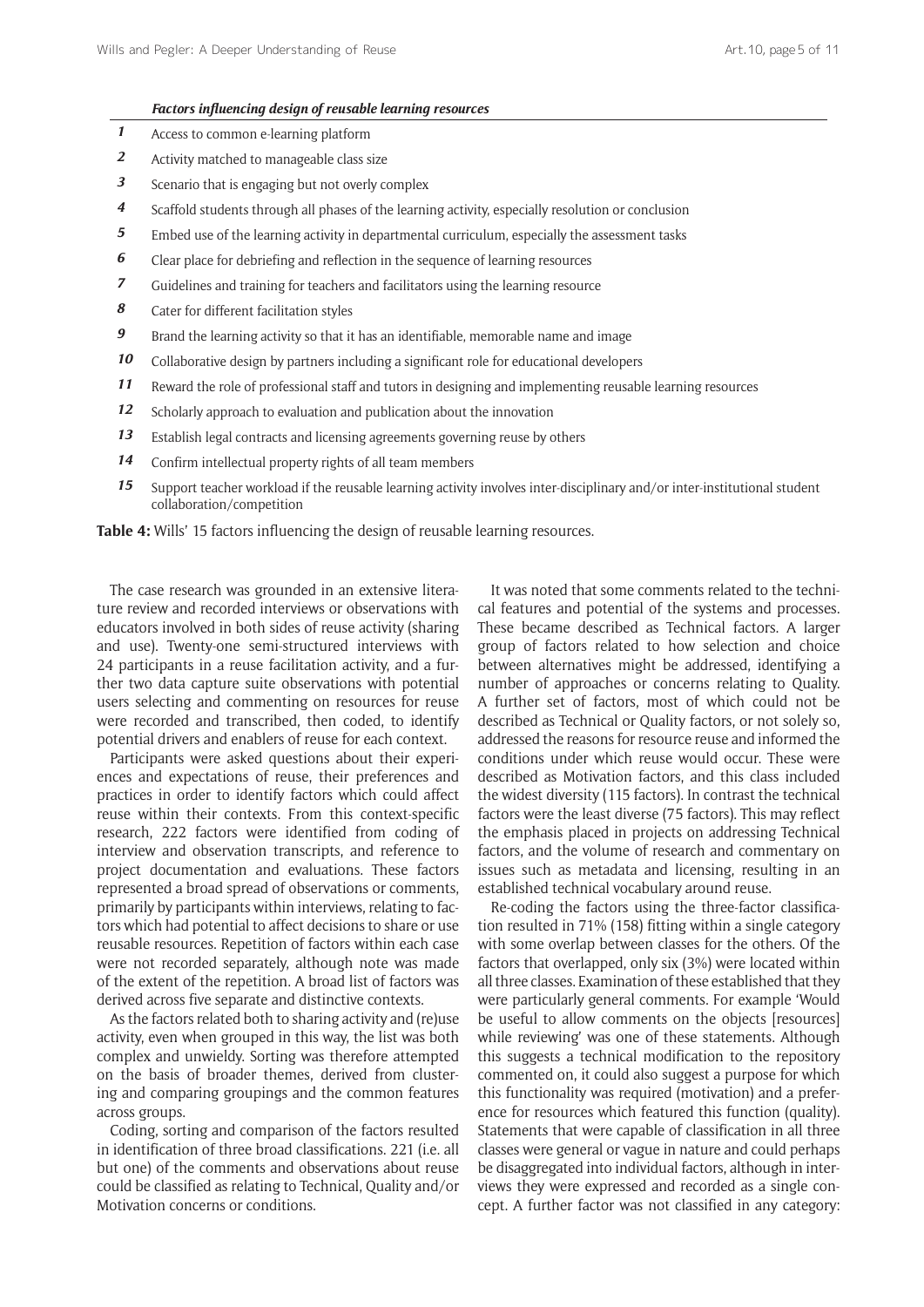'Changing teaching practices towards sharing and reuse takes time'. This led to the decision to exclude these seven from the analysis, leaving a set of 195 factors.

As an aid to exploring reuse factors and reuse contexts with different educator audiences, in a supplementary activity, sets of physical cards were generated. Each card within the 36-card set represented a reuse factor or group within the 195 factor list. All three factor classes were represented, with 12 cards created for each for the Technical, Quality and Motivation themes (**Table 5** and **Figure 1**).

# **Comparing factors about reuse drawn from the two studies**

Comparison of conclusions and analysis in the two studies reveals a general consistency in the factor types identified and a common focus on the influence, complexity and importance of context. Mapping Pegler's summary 36 factors (**Table 5**) against Wills' summary 15 factors (**Table 1**) demonstrates that each of Wills' factors matches factors in Pegler's study although there are some Pegler factors which do not map to Wills' factors (**Table 6**). Despite the different countries and different types of reusable learning resources studied, this mapping provides external validation of the results for each of the two independent studies of reuse.

However, it is interesting to note that Wills' factors mainly match factors from Pegler's Quality theme. Only two Quality factors were not accounted for: *30 Persistence* and *36 New/improved.* Persistence is described on a Pegler card as: 'Learning to use a new repository takes time. Is knowing it will be around and maintained far into the future important?' New/improved is described as 'Is reuse a way to update and improve your teaching? If so, are you attracted to easy means of updating?' These two were difficult to map since Wills chose a specific context of online role play and focussed on design aspects rather than motivation aspects.

Also not mapped were seven Motivation factors – 1, 2, 8, 9, 10, 11 and 12 – again, due to the fact that Wills' study was not about motivation for reuse, but about design for reuse. Wills' study was focussed on the sharers rather than the users.

Likewise, not able to be mapped from Pegler's Technical theme were eight factors: 13, 14, 15, 17, 18, 20, 21 and 23. An explanation might be that in Wills' study, technical factors did not dominate use of online role play. The platforms for online role play were in general low tech and utilised the standard easily-accessible university-provided LMS/VLE platforms. However, it is worth noting that seven of 15 of the Wills factors did map repeatedly to the same four factors from Pegler's Technical theme.

Overall, factors from the two studies did correlate, thus providing validation for the studies as well as demonstrating that numerous themes in reuse are universal. However, mapping the two studies is also significant because it reveals differences that merit further investigation. The remainder of this paper's analysis centres on enhancing understanding of academics' thresholds for reuse, exploring the wider relevance of specific issues highlighted in the studies around what Pegler describes as "zones of proximity" and what are termed by Wills as "nuances of reuse".

### **Wills - Nuances of reuse**

The above analysis of case studies of four online role plays focused on factors that influence reuse of online role play. However the case studies also gave rise to reflection more generally on what it means to 'reuse'.

The initial analysis of reuse of fifty-three role plays used the framework of generational mapping, distinguishing between reuse of a role play design and reuse of the role play itself, according to the following additional dimensions:

- same teacher versus different teacher
- same discipline versus different discipline
- same university versus different university.

From the four in-depth cases, further dimensions were revealed. **Table 7** lists a number of scenarios that occurred in the history of reuse of the four online role plays. This list of types of reuse goes further than the types discussed in the previous statistical analysis.

| <b>Blue</b> -Motivation | <b>Gold - Technical</b> | <b>Pink - Quality</b> |
|-------------------------|-------------------------|-----------------------|
| 1 Exclusivity           | 13 Metadata             | 25 Brand              |
| 2 Custom/Habit          | 14 Moving online        | 26 Style/Tone         |
| 3 Sharing is good       | 15 Discoverability      | 27 Appearance         |
| 4 Personalisation       | 16 Granularity          | 28 My community       |
| 5 Funding               | 17 Reliability          | 29 Quality Checks     |
| 6 Policy                | 18 Context-free         | 30 Persistence        |
| 7 Learn new stuff       | 19 License to use       | 31 Ratings            |
| 8 Cutting costs         | 20 Adaptable            | 32 Known Creator      |
| 9 Rarity                | 21 Innovation           | 33 Research-basis     |
| 10 Up to date           | 22 Inter-operable       | 34 Proved in use      |
| 11Convenience           | 23 Accessible           | 35 Description        |
| 12 Speed/time           | 24 Repurpose-able       | 36 New/improved       |

**Table 5:** Pegler's 195 factors summarised as 36 factors categorised by three themes.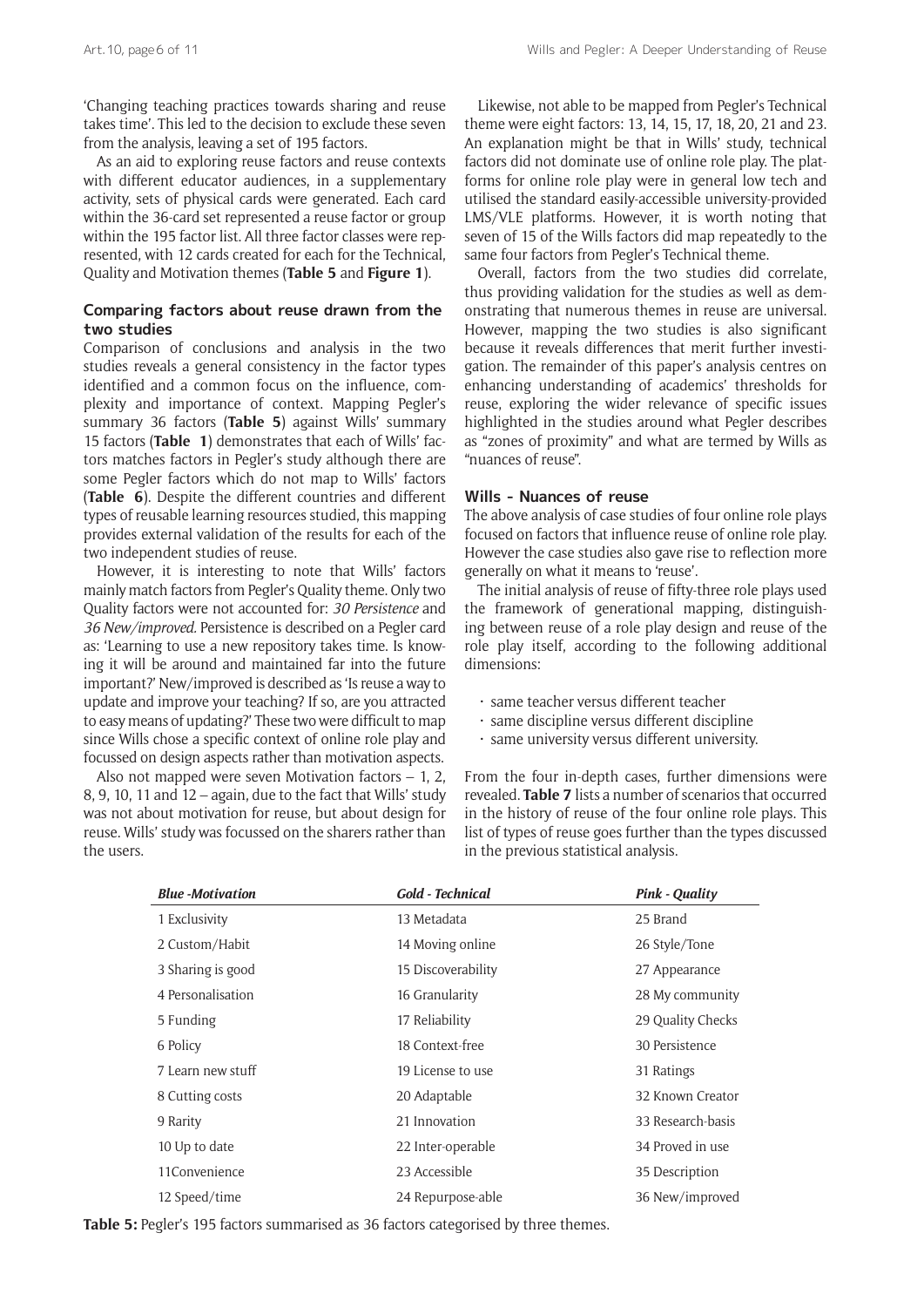|                                | 39<br>phote<br>wwarby<br>791<br>6<br>ρą<br>C:BY<br>mage |                            | springfie<br>hood<br>ngert<br>photos,<br>39079430<br>lickr.com,<br>dhomer |                                  | arroll            |  |
|--------------------------------|---------------------------------------------------------|----------------------------|---------------------------------------------------------------------------|----------------------------------|-------------------|--|
|                                | 12. SPEED/TIME                                          | <b>16. GRANULARITY</b>     |                                                                           | <b>26. STYLE/TONE</b>            |                   |  |
| Do you need a                  |                                                         | Does size matter?          |                                                                           | Reuse offers a                   | <b>Purpose</b>    |  |
| resource fast?                 | <b>Purpose</b>                                          | Is it easier to            | <b>Purpose</b>                                                            | diversity of tone                |                   |  |
| No time to make<br>one? Do you | <b>Concerns</b>                                         | reuse small bits           | <b>Concerns</b>                                                           | and style to                     | <b>Concerns</b>   |  |
| search and                     | Quality                                                 | of content<br>(assets), or | Quality                                                                   | create variety<br>and freshness. | Quality           |  |
| reuse? If so,                  | <b>Technology</b>                                       | preferable to              | <b>Technology</b>                                                         | Or does this just                | <b>Technology</b> |  |
| does time                      |                                                         | search for big,            |                                                                           | confuse our                      |                   |  |
| searching really               | <b>Resources</b>                                        | significant                | <b>Resources</b>                                                          | students?                        | <b>Resources</b>  |  |
| pay off?                       |                                                         | resources?                 |                                                                           |                                  |                   |  |

**Figure 1:** Sample of cards from Pegler's set of 36 cards.

| Pegler – Factors influencing reuse |  |  |
|------------------------------------|--|--|
|------------------------------------|--|--|

| Pegler – Factors influencing reuse                        |                |                  | Wills – Factors influencing design for reuse                                                                                                              |
|-----------------------------------------------------------|----------------|------------------|-----------------------------------------------------------------------------------------------------------------------------------------------------------|
| Inter-operable                                            | 22             | 1                | Access to common e-learning platform                                                                                                                      |
| Granularity                                               | 16             | $\mathbf{2}$     | Activity matched to manageable class size                                                                                                                 |
| Granularity                                               | 16             | 3                | Scenario that is engaging but not overly complex                                                                                                          |
| License to use                                            | 19             | 13               | Establish legal contracts & licensing agreements<br>governing reuse by others                                                                             |
| License to use                                            | 19             | 14               | Confirm intellectual property rights of all team members                                                                                                  |
| Repurpose-able, Adaptable                                 | 24, 20         | 6                | Clear place for debriefing and reflection in the sequence<br>of learning activities                                                                       |
| Style/Tone, Personalisation,<br>Granularity               | 26, 4, 16      | 8                | Cater for different facilitation styles                                                                                                                   |
| Description                                               | 35             | 4                | Scaffold students through all phases of the learning<br>activity, especially resolution or conclusion                                                     |
| Description                                               | 35             | 7                | Guidelines & training for teachers and facilitators using<br>the learning activity                                                                        |
| Known Creator, Brand, Appearance                          | 32, 25, 27     | $\boldsymbol{9}$ | Brand the reusable learning activity so that it has an<br>identifiable, memorable name & image                                                            |
| Quality Checks, Research-basis,<br>Ratings, Proved in use | 29, 33, 31, 34 | 12               | Scholarly approach to evaluation & publication about the<br>innovation                                                                                    |
| Known Creator, Policy, My<br>community                    | 32, 6, 28      | 5                | Embed use of the learning activity in departmental<br>curriculum, especially the assessment tasks                                                         |
| Learn New Stuff, Sharing is good,<br>Known Creator        | 7, 3, 32       | 10               | Collaborative design by partners including a significant<br>role for educational developers                                                               |
| Funding                                                   | 5              | 11               | Reward the role of professional staff and tutors in<br>designing & implementing reusable learning resources                                               |
| Funding                                                   | 5              | 15               | Support teacher workload if the reusable learning activity<br>involves inter-disciplinary and/or inter-institutional<br>student collaboration/competition |

**Table 6:** Mapping Pegler's 36 factors against Wills' 15 factors.

Each of these reuse scenarios have implications for how online role plays are designed, if they are being designed with reuse in mind. Only one in this small sample was designed specifically for reuse by (unknown) others (first shaded row in **Table 7**). Most of the other descriptions of reuse involved reuse by people already involved. In other words, the re-users had a degree of familiarity with the online role play in that either they helped to design it,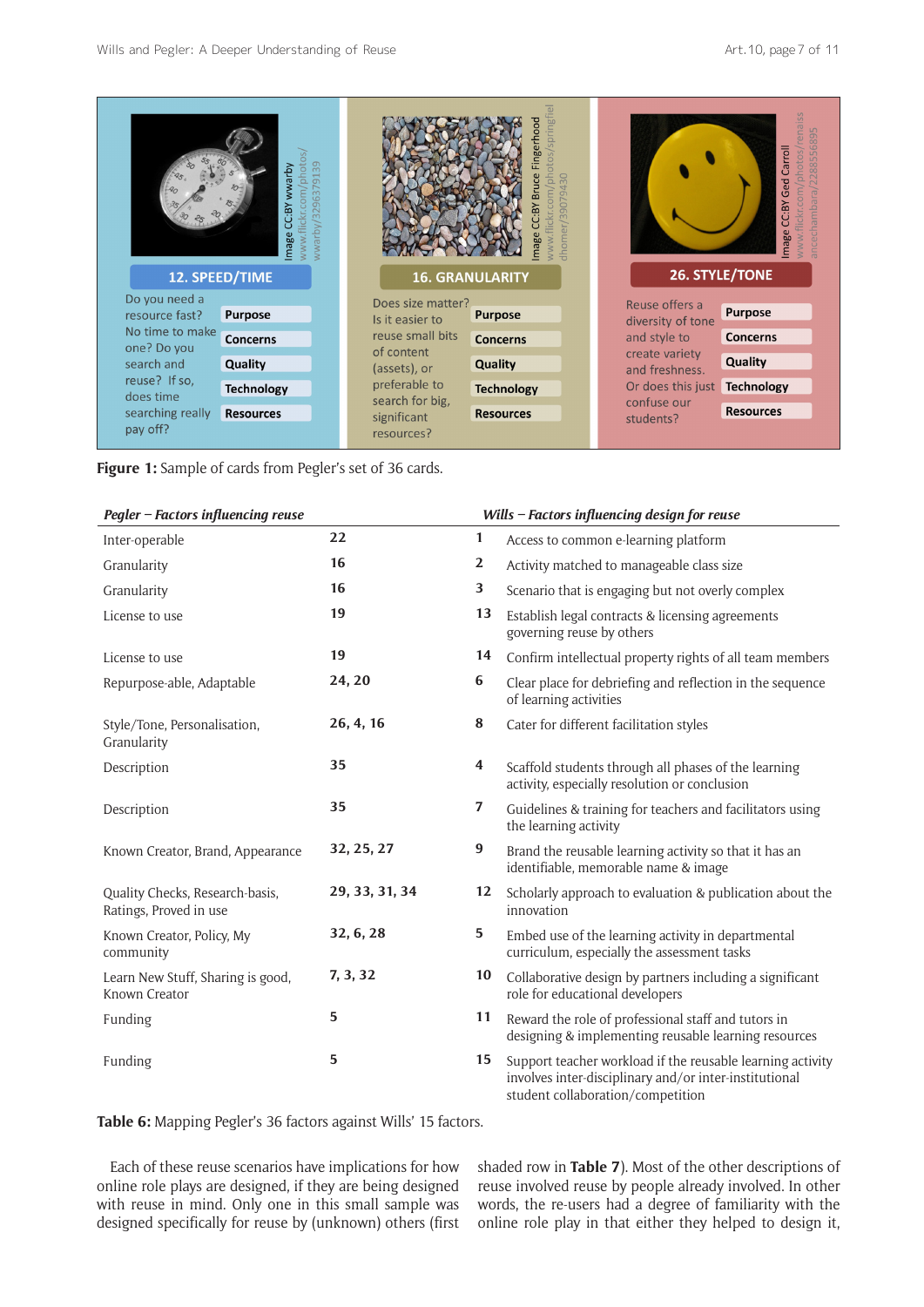| <b>Types of reuse</b>                                                      | <b>Middle Eastern</b><br><b>Politics Simulation</b> | Idontgoto<br>Uni | <b>Round Table</b><br><b>Discussion</b> | <b>Mekong</b><br>eSim |
|----------------------------------------------------------------------------|-----------------------------------------------------|------------------|-----------------------------------------|-----------------------|
| Designed by a team for each to use                                         | y                                                   |                  | y                                       | у                     |
| Designed by cross institutional partners<br>to be used in each institution | y                                                   |                  |                                         | y                     |
| Designed for cross institutional student collaboration                     | y                                                   |                  |                                         | y                     |
| Designed for transfer/reuse to unknown teacher                             |                                                     |                  | y                                       |                       |
| Continued to be used by one partner without the others                     |                                                     |                  |                                         | y                     |
| Used by new cross institutional partners                                   | y                                                   |                  |                                         | у                     |
| Run by tutors/dept members without original designer<br>being present      | y                                                   | y                |                                         | y                     |
| Run by tutors/dept members after original designer<br>leaves               | y                                                   |                  |                                         |                       |
| Modified by tutors or members of same department                           | y                                                   | y                |                                         |                       |
| Transferred to new institution with an original designer                   | y                                                   |                  |                                         |                       |
| Transferred to entirely new teacher in a new institution                   |                                                     |                  | y                                       |                       |
| Potential to be transferred but not happened yet                           |                                                     | y                |                                         | y                     |

Table 7: Four case study online role plays: nuances of reuse by others.

helped to implement it, or had been trained to use it. No-one picked it up "cold".

However, the purpose of this study was to look at factors for fostering this reuse by unknown others, hence a better understanding of what is meant by reuse is important. The final nuance in **Table 7** (second shaded row), the 'potential to be transferred but not happened yet' is particularly important as it probably describes the majority of work currently happening under the heading of reuse. If resources are not being reused then gaining a broader understanding of types of reuse might provide ideas for improving the design or improving access.

In summary, Wills' study demonstrated that Learning Designs, as a reusability construct, has more impact for uptake, even influencing adoption in different disciplines and different institutions. However, all the dimensions and factors explored in this study about the four role plays that were reused could usefully be applied to thinking about the nature of learning designs. This focus may improve their uptake and acceptance in university contexts and also inform the development of appropriate programs and services for sharing teaching practice in general (Wills, 2013).

# **Pegler - Zones of Proximity**

Not all the cases studied by Pegler were ones where reuse was feasible within the time span of the research, however one case from the Open University presented several, apparently unproblematic, examples of extensive reuse within a relatively short timeframe. Compared with other cases this was an exceptional level of reuse and achieved quickly in a usually slow production context. While this was attributed in part to technical factors involved in this case and the fact that the production of resources within an Open University Distance Learning system favours reuse, it could also be associated with the close connection between the users and the sharers of the resources. For these resources the sharers and users were the same people, or members of the same small team.

As the relationship between the sharers and users was a theme commented on across several cases, it was suggested by Pegler that the proximity, i.e. distance, between sharer(s) and user(s) may be a cross-case modifier acting on reuse. To represent the proximity and distance 'boundaries' represented in the cases, **Figure 2** illustrates six 'proximity zones'. In this schematic the zones are shown as concentric circles, with each circle representing a level of connection between the participants in resource reuse (i.e. suppliers and users). The form of the illustration should not suggest that the zones represent equal size or are evenly distributed. It is meant to represent how different zones appear to 'nest' or operate within others.

As with other factors affecting reuse, the proximity level (or zone) can apply to the activity of *supplying* resources for reuse or to the *using/reusing* of these resources. **Figure 2** shows the passage from one zone to another as crossing a clear boundary, representing an identifiable change in the relationship of resource producer and user. The shift from zone 1–6 could be described as a decline of proximity, or growing distance, between creator and user. In practice the move towards more openness, in releasing resources for wider reuse, makes later retreat to a more restricted position impractical. For example, once resources are available under open licence to an international audience, reuse of that version cannot subsequently be effectively restricted to a national or institutional zone.

Although there is a geographical dimension to the labels applied to the zones, with 'national' and 'international' used to describe the two widest ranging zones, the zones do not necessarily denote distance or proximity in a geographical sense. Exchange of online resources does not usually recognise geographical boundaries.

Moving beyond zone 1 level sharing is likely to require additional effort. This could discourage proactive sharing.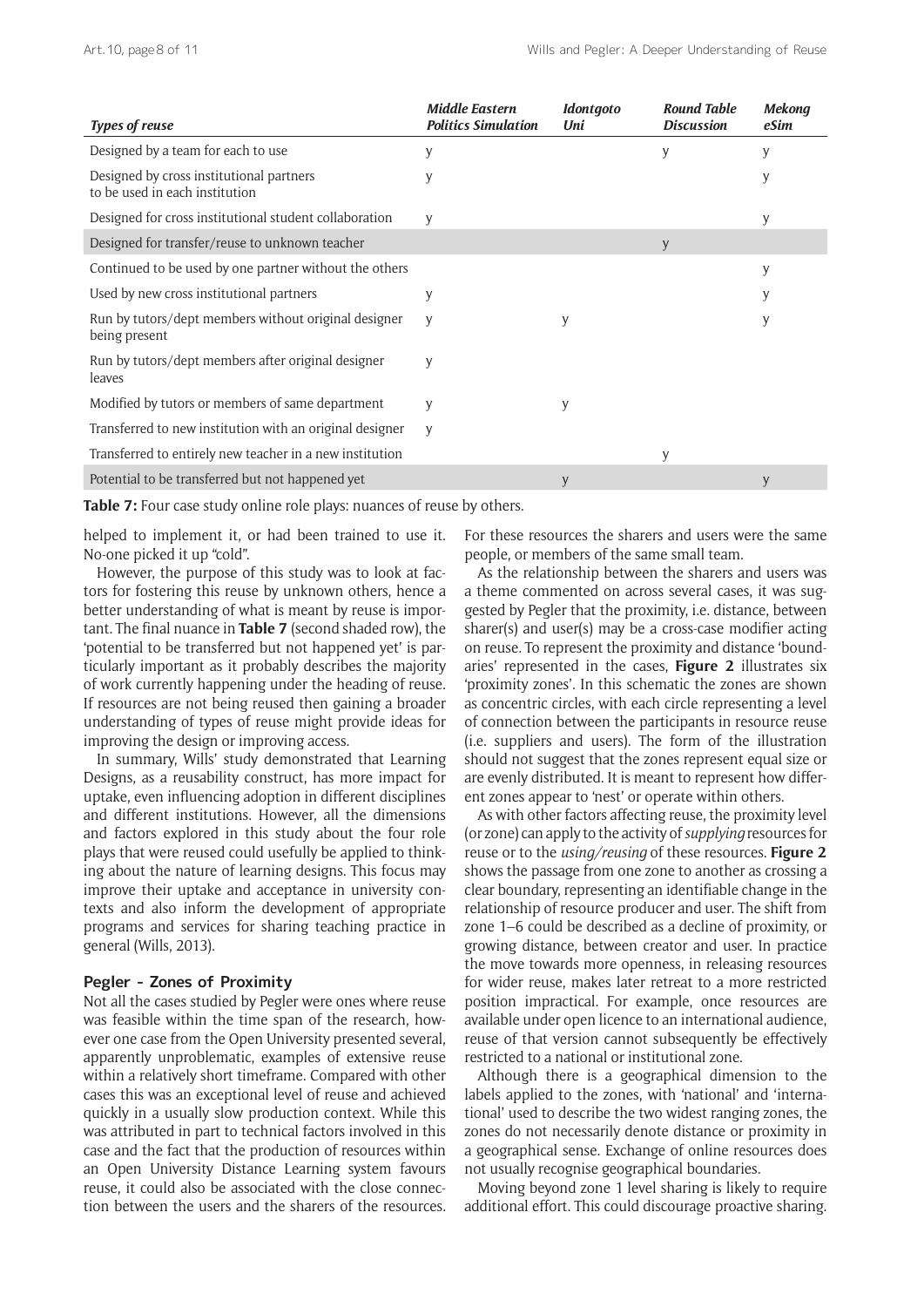

**Figure 2:** Zones of Proximity as suggested by Pegler.

Motivation to reuse or share could be anticipated to be strongest where the proximity is highest, as the benefits of reuse are realised by the staff expending effort in creating and sharing resources, or by their colleagues/community.

As the zones progress from 1 to 6 the diversity of the resource sources (creators) will increase while the range of resources from each source decreases. At zone 1 there is only one creator of resources, and 100% of that creator's resources reside within this zone. Most resources located here, e.g. drafts and working plans will never be made more widely available. At zone 2 and beyond there are more people involved in sharing or reusing. There is also a degree of selectivity (compared with zone 1) in determining which resources will be shared. For example, Margaryan, *et al.,* (2006) reporting research within the CD-LOR (Community Dimensions of Learning Object Repositories project) found that 87% of respondents shared at least some educational resources at the stage of being work in progress. This indicates that 13% do not share *any* work in progress. What is not known from that research is who these users shared progress versions with and how proximate those were. In one case study, two participants were happy to share even 'fuzzy' work-inprogress, but they identified each other as co-located colleagues working within the same region on joint projects. Others in the same project were more circumspect, even when talking about finished resources.

Decisions on what to share, and who to share it with, are important to understanding reuse of digital online resources (Walker & Masterman, 2010). Moving outwards through the zones from 1 to 6 requires a greater level of trust between creators and (re)users. Participants in the exchange are less likely to have prior knowledge of each other, so need confidence in the description of the resource. Users must usually take on trust technical information provided (e.g. the clearance of, or nonexistence of third party rights within the resource). The resource creator must trust users not to abuse any controls that have been set in place, e.g. by failing to acknowledge rights or not respecting restrictions on reuse.

The examples of proximity illustrated here, drawing on the case studies, suggest that, although increasingly easy to overcome technically, weak proximity between creator and user in dissemination and discovery of reusable resources may increase motivational tensions as well as the challenges of agreeing appropriate quality. With digital online resources structured for reuse and licensed as OER, many challenges to widespread resource reuse have been addressed. However reuse within a relatively select community where trust, shared vocabulary and common systems exist remains easiest to achieve in the short term. That local sharing may, as these cases demonstrate, pave the way for wider sharing as **Figure 2** suggests.

## **Summary**

The cross-case analysis provided in the two independently conceived longitudinal studies compared in this paper, underline the complex challenges reuse can present to operational, pedagogical and cultural aspects of university teaching. While there has been considerable progress in addressing many of the technical and quality concerns around reuse, there has been little progress on understanding how to motivate reuse beyond funded projects. The question of how to persuade educators to invest time into reuse on a consistent, continuous basis is likely to be discipline and context dependant since these represent the least transfer distance, the least transfer across zones of proximity.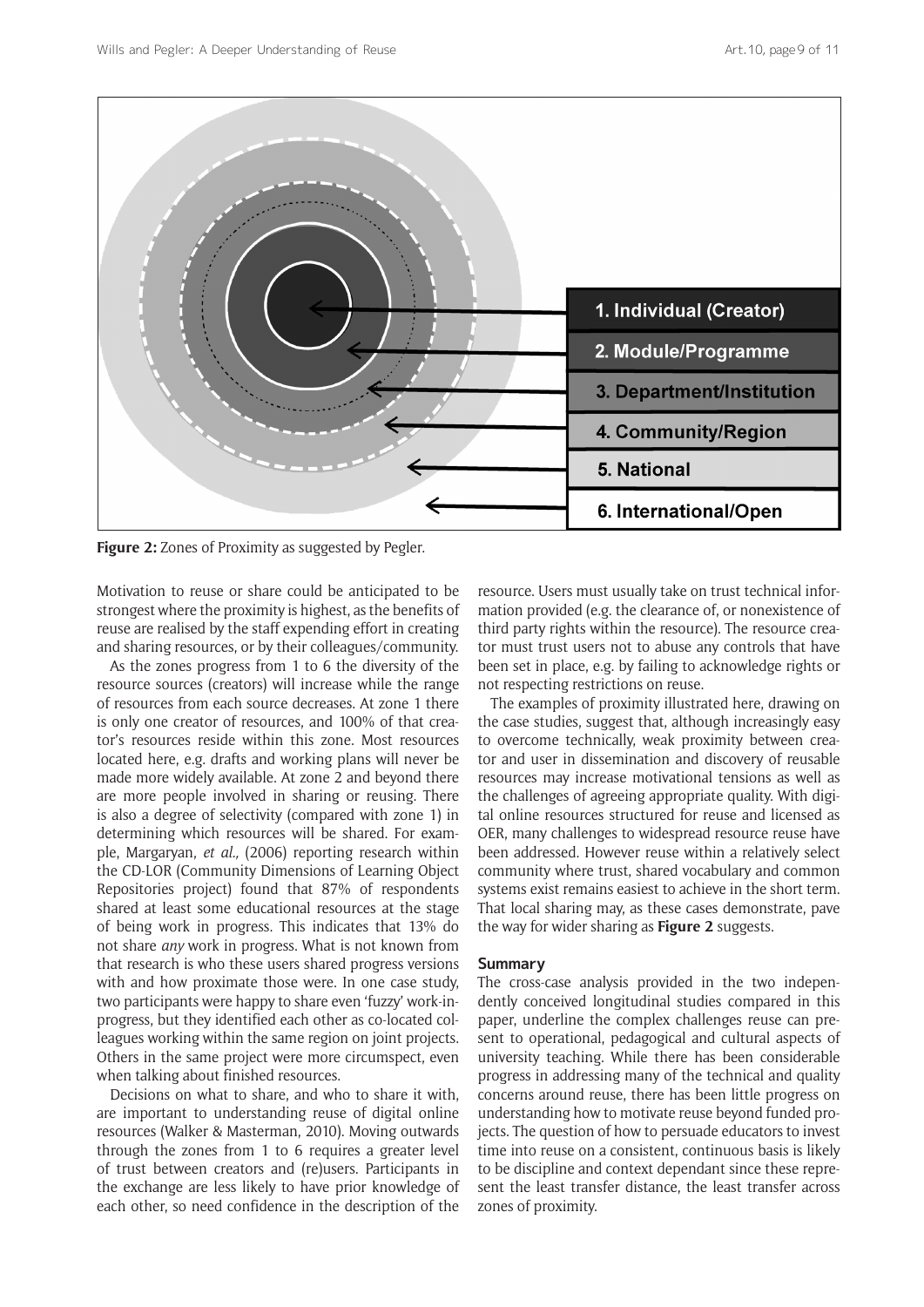However technically easy reuse activity has become, supported through the networking potential of Web 2.0 tools such as Twitter, LinkedIn, Google+ and through approaches centred on establishing communities of practice to share, there is limited incentive for academics to select a resource for reuse, let alone repurpose it for reuse. Expectations of time saving need to be balanced with the practice-informed evidence about time investment required in both supply and use.

Wills' study, despite being based on the single design of role play, points the way to learning designs representing the most effective reuse strategy. The ultimate goal may be widespread adoption of reusable learning resources, however support for adoption of learning designs may reap more immediate gains.

# **Competing Interests**

The authors declare that they have no competing interests.

#### **Authors Information**

Prof Sandra Wills is PVC Student Learning at Charles Sturt University in Australia and can be contacted at [swills@](mailto:swills@csu.edu.au) [csu.edu.au;](mailto:swills@csu.edu.au) Dr Chris Pegler is retired from the Institute for Educational Technology at the Open University in the UK and can be contacted at [chrispegler1st@gmail.com](mailto:chrispegler1st@gmail.com)

#### **Note**

<sup>1</sup> Sandra Wills, ALTC Citation, Australia; Chris Pegler, HEA National Teaching Fellow, UK.

### **References**

- **Bissell, A N** 2011 OER and open licenses: the dual-pub solution, blog post. Available at: [http://ahrashb.](http://ahrashb.posterous.com/oer-and-open-licenses-the-dual-pub-solution) [posterous.com/oer-and-open-licenses-the-dual-pub](http://ahrashb.posterous.com/oer-and-open-licenses-the-dual-pub-solution)[solution](http://ahrashb.posterous.com/oer-and-open-licenses-the-dual-pub-solution) [accessed 3 August 2011].
- **Boyle, T** 2003 Design principles for authoring dynamic, reusable learning objects*. Australian Journal of Educational Technology*, 19(1): 46–58. Available at: [http://www.](http://www.ascilite.org.au/ajet/ajet19/boyle.html) [ascilite.org.au/ajet/ajet19/boyle.html.](http://www.ascilite.org.au/ajet/ajet19/boyle.html) (last accessed 11 December, 2004).
- **Ferguson, N, Jacobs, N, Kernohan, D** and **Schmoller, S** 2007 Conference Proceedings, OpenLearn 2007: *Sharing e-learning content: what are the main challenges*? Open University, Milton Keynes, pp. 63–66.
- **Kernohan, D** 2010 'No Derivatives Licenses' JISCMAIL OER-SUPERList message (closed mailing list), 4 March 11.53 [accessed 4 March 2010].
- **Margaryan, A, Currier, S, Littlejohn, A** and **Nicol, D** 2006 *Learning communities and repositories*. CDLOR project desk research report. JISC, UK.
- **Oliver, R, Harper, B, Hedberg, J, Wills, S** and **Agostinho, S** 2002 Formalising the description of learning designs. In: Goody, A, Herrington, J and Northcote, M (Eds.) *Quality conversations: Research and Development in Higher Education*, Vol. 25 (Jamison, ACT, HERDSA).
- **Pegler, C** 2011 *Reuse and Repurposing of Online Digital Learning Resources within UK Higher Education: 2003– 2010.* PhD thesis The Open University. Available at: <http://oro.open.ac.uk/32317/>
- Pegler, C 2012 Herzberg, hygiene and the motivation to reuse: Towards a three-factor theory to explain motivation to share and use OER. *Journal of Interactive Media in Education*, 4. Available at: [http://jime.open.](http://jime.open.ac.uk/2012/04) [ac.uk/2012/04](http://jime.open.ac.uk/2012/04) [accessed 20 July, 2013]. DOI: [http://](http://dx.doi.org/10.5334/2012-04) [dx.doi.org/10.5334/2012-04](http://dx.doi.org/10.5334/2012-04)
- **Walker, S** and **Masterman, L** 2010 Learning designs and the development of study skills: Reuse and community perspectives. In: Dalziel, J, Alexander, C and Krajka, J (Eds.) *LAMS and Learning Design* (Vol. 1). Nicosia: University of Nicosia Press, pp. 23–38.
- **Weller, M J** 2004 Learning objects and the e-learning cost dilemma, *Open Learning: The Journal of Open and Distance Learning*, 19(3): 293–302. DOI: [http://dx.doi.](http://dx.doi.org/10.1080/0268051042000280147) [org/10.1080/0268051042000280147](http://dx.doi.org/10.1080/0268051042000280147)
- **Wiley, D A** 2000 *Learning object design and sequencing theory*. Doctoral dissertation, Brigham Young University, Utah. Retrieved from: [http://opencontent.org//](http://opencontent.org//docs/dissertation.pdf) [docs/dissertation.pdf](http://opencontent.org//docs/dissertation.pdf) (October 15, 2014).
- **Wiley, D A** 2002 Connecting Learning Objects to Instructional Design Theory: a Definition, a Metaphor, and a Taxonomy. In Wiley, D (Ed.) *The Instructional Use of Learning Objects*. Agency for Instructional Use of Technology & Association for Educational Communications and Technology.
- **Wills, S** 2010 *Factors influencing the design of reusable e-learning activities in higher education*. Unpublished doctoral thesis, University of Melbourne.
- **Wills, S** 2013 Rethinking Reusability: implications from a longitudinal study of online in Australian higher education, In: Tynan, B and Willems, J (Eds.) *Outlooks and Opportunities in Blended and Distance Learning*. Hershey, PA: IGI Global, pp.130–139. DOI: [http://](http://dx.doi.org/10.4018/978-1-4666-4205-8.ch010) [dx.doi.org/10.4018/978-1-4666-4205-8.ch010](http://dx.doi.org/10.4018/978-1-4666-4205-8.ch010)
- **Wills, S** and **McDougall, A** 2009 Reusability of Online as Learning Objects or Learning Designs. In: Lockyer, L, Bennett, S, Agostinho, S and Harper, B (Eds.) *Handbook of Research on Learning Design and Learning Objects*: *Issues, Applications and Technologies*. IDEA Group, PA, pp. 761–776. DOI: [http://dx.doi.org/10.4018/978-1-](http://dx.doi.org/10.4018/978-1-59904-861-1.ch037) [59904-861-1.ch037](http://dx.doi.org/10.4018/978-1-59904-861-1.ch037)